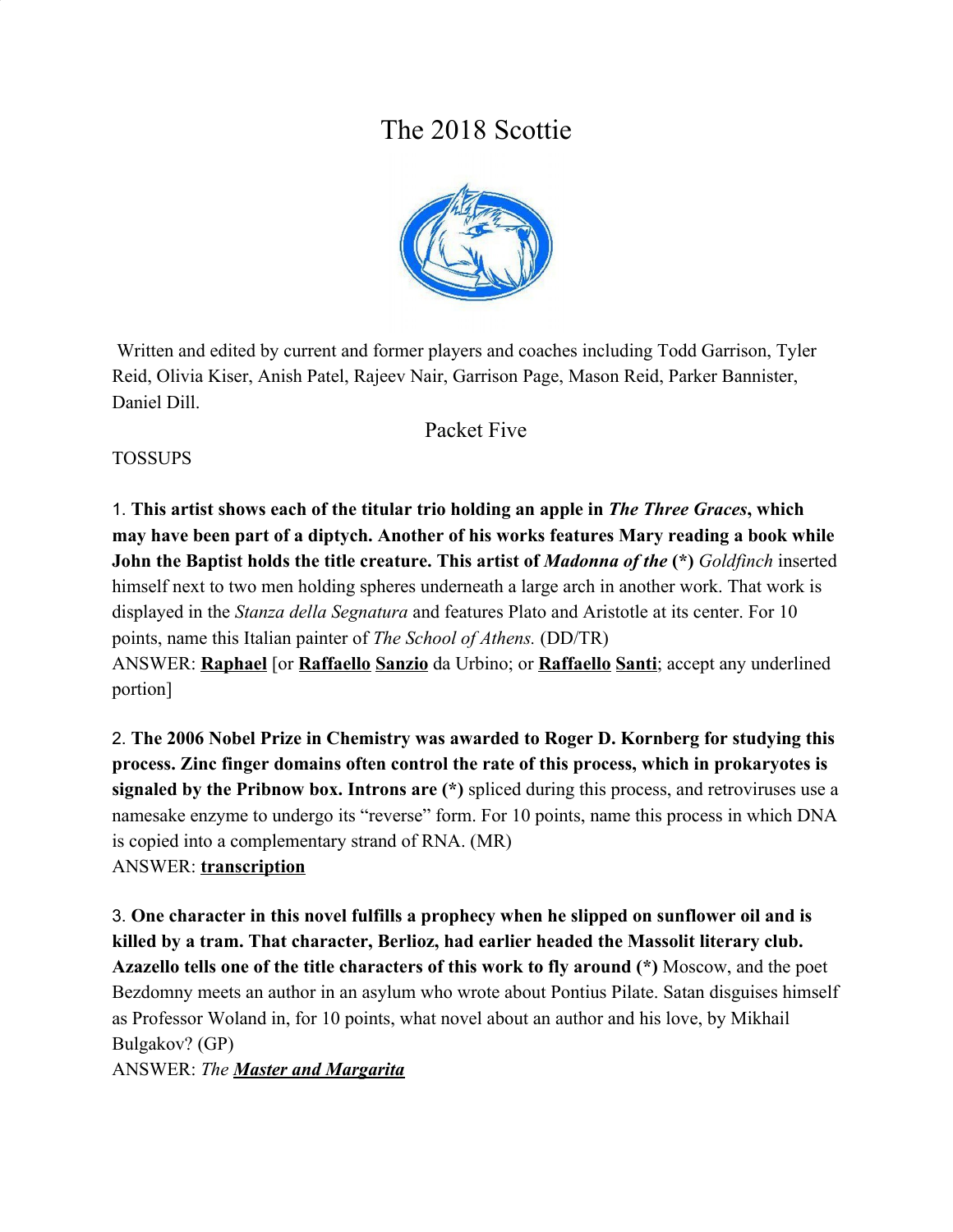4. **The Carrier Corps were formed in this nation during World War I. It is home to the Giriama and Kikuyu peoples, and its founder was succeeded by Daniel arap Moi. A conflict in this nation had rebel forces led by General China and (\*)** Dedan Kimathi and saw the trial of the Kapenguria Six. For 10 points, name this nation currently led by Uhuru Kenyatta from Nairobi.(RN)

ANSWER: **Kenya**

5. **Srinivasa Ramanujan names a type of this things which has arbitrarily long arithmetic sequences according to the Green-Tao theorem. A discovery by Yitang Zhang about these entities led to the Polymath8 Project, which reduced the maximum space between them. (\*)** Goldbach's conjecture states that every even integer greater than 2 is the sum of two of these numbers, and Euclid proved that there are infinitely many of these numbers. For 10 points, name these numbers only divisible by one and themselves. (RN) ANSWER: **prime** numbers

6. **This organization was investigated by the Lexow Commission and its last leader was Carmine DeSapio. The Locofocos were a party led by William Leggett in opposition to this group that supported Al Smith in the election of 1928. Aaron Burr was a leader in this (\*)** political organization that was depicted by cartoonists like Thomas Nash as a tiger. Boss Tweed once dominated, for 10 points, what New York City Pro-Irish Democratic political machine? (RN)

ANSWER: **Tammany Hall**

7. **In one of this man's works, the protagonist is told 18 different stories by the title "decorated" figure. One of the stories in that collection, "The Veldt", centers on an automated nursery that projects images of lions. In another work, Eckels strays off of the path on a** (\*) dinosaur hunt, and changes the future by killing a butterfly. For 10 points, name this American science-fiction author of the *Illustrated Man* and "A Sound of Thunder."(DD) ANSWER: Ray **Bradbury**

8. **This building only took 410 days to construct after the demolition of the Waldorf-Astoria, which had been on the plot previously. The 200-foot tower at the top of this building was originally intended as a docking station for dirigibles. When this building was completed in 1931, the dedication ceremony involved President (\*)** Hoover pressing a button that turned on its lights. For 10 points, name this famous art-deco skyscraper located on 5th Street in New York City.(PB/TG) ANSWER: **Empire State Building**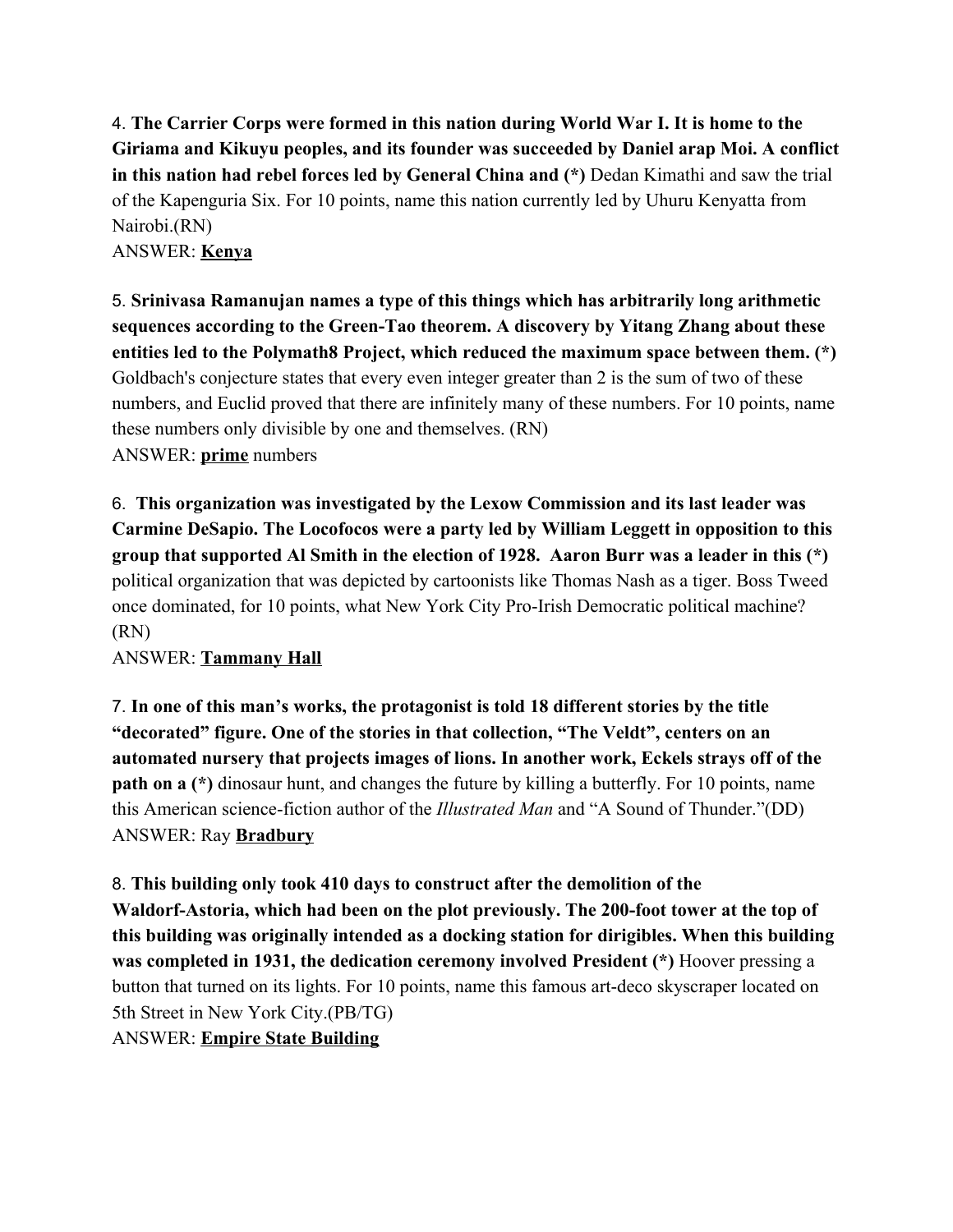9. **This composer created the works** *Become Water* **and** *Inuksut* **to describe the nature of Alaska. One work by this man was criticized as glorifying terrorism and details the hijacking of the** *Achille Lauro***. Another opera by this man features the "This is Prophetic" aria sung by the wife of the title character, who flies in The Spirit of '76. This composer of (\*)** *On the Transmigration of Souls* based another of his works on the Manhattan Project**.** For 10 points, name this minimalist composer of *Doctor Atomic* and *Nixon in China*. (RN) ANSWER: John **Adams**

10. **This person's memoir** *Wishful Drinking***, chronicling her drug addiction and bipolar disorder, was made into a documentary in 2010. Meryl Streep starred in a movie based on this person's semi-autobiographical novel** *Postcards from the Edge,* **and this actress's mother, Debbie Reynolds, starred in** *Singing in the Rain***. In the famous (\*)** trilogy this actress starred in, she often had to shoot scenes while standing on a box because she was nearly a foot shorter than Harrison Ford. For 10 points, name this actress that portrayed Princess Leia in the Star Wars movies.(TG) ANSWER: Carrie **Fisher**

11. **The Stockholder Theory is one name for this economist's controversial view that the only social responsibility a company has is to increase profits for its shareholders. This co-author of** *Free to Choose* **won a Nobel for Economics in part for "for his achievements in the fields of consumption analysis" and (\*)** "[monetary](https://en.wikipedia.org/wiki/Money_supply) history and theory". For 10 points, name this founder of the Chicago school of economics who authored *Capitalism and Freedom* and *A Monetary History of the United States.* (TG) ANSWER: Milton **Friedman**

12. **This event was organized by a leader known as "Apis," and it sparked the Salonika Trials. The perpetrator of this event was given a 20 year prison sentence and his actions led to the issuing of the July Ultimatum. This action was first attempted using a grenade which hit the wrong vehicle and it was later completed by another member of the (\*)** Black Hand. For 10 points, name this event in which an heir to the Austro-Hungarian throne was killed by Gavrilo Princip, sparking the First World War.(RN)

ANSWER: **assassination** of Archduke Franz **Ferdinand** of Austria [accept reasonable equivalents; prompt on partial answer]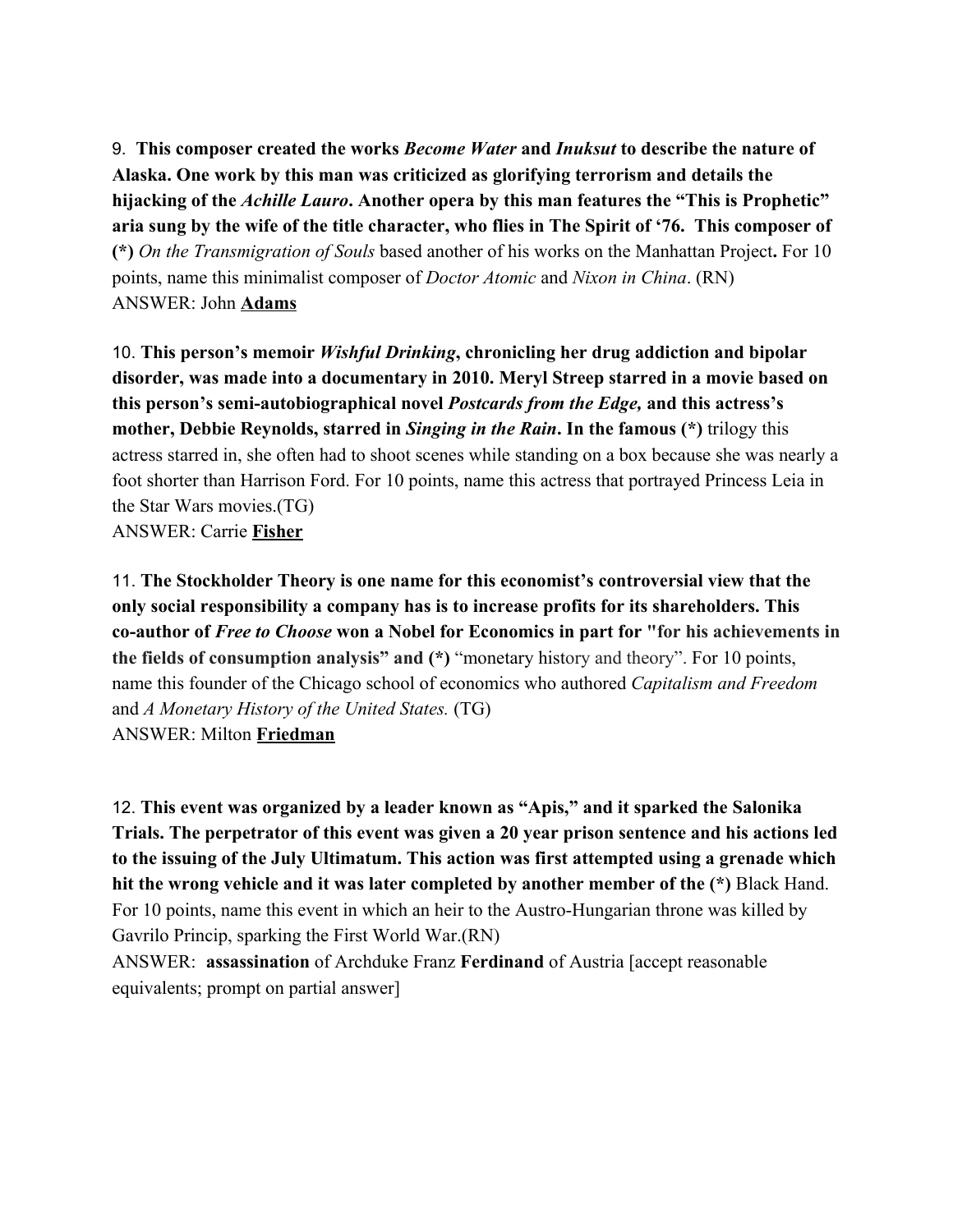13. **A man in this story hangs a dog from a bridal hook with a handkerchief. That protagonist, an adopted orphan from Liverpool, returns to the title location as a wealthy man after disappearing for three years. This novel begins with a frame story, in which (\*)** Nelly Dean relates events of thirty years prior to the tenant of Thrushcross Grange. In this story, Lockwood learns the story of the Linton family after seeing graffiti in his bedroom. For 10 points, Catherine Earnshaw and Heathcliff are tragic figures in this work by Emily Bronte. (TG) ANSWER: *Wuthering Heights*

14. **Comoe National Park is located in the northeastern corner of this country in its Zanzan and Savanes Districts. The largest church in the world, The Basilica of Our Lady of Peace, is located in this country's capital city. Queen Abla Pokou is the legendary (\*)** founder of this country named for a product that is now mostly illegal to trade. For 10 points, name this country that is bordered on the east by Ghana and whose capital is Yamoussoukro.(PB) ANSWER: **Ivory Coast** [accept:**Côte d'Ivoire** ]

15. **Following this conflict's Battle of Colenso and the Black Week, General Butler was replaced as commander of one side by Lord Roberts. The Fawcett Commision investigated the use of concentration camps in this war which saw the failed (\*)** Jameson Raid. This war was ended by the Treaty of Vereeniging, resulting in a loss of independence for the Orange Free State and the Transvaal. For 10 points, name this conflict fought between the British and namesake Dutch settlers in South Africa. (RN)

ANSWER: **Second Boer** War [prompt on Boer War; do not accept or prompt on First Boer War]

16. **Hugo Schiff names one type of these substances similar to azomethines, and sodium amide is a "super" example of these compounds. In Lewis theory, these compounds are electron pair donors, and in Bronsted-Lowry theory, they are defined as proton (\*)** acceptors. Sodium hydroxide is one of these compounds often known as lye or caustic soda, and they turn litmus paper blue. For 10 points, name these compounds with pH greater than 7. (MR) ANSWER: **bases**

17. **One play by this writer sees a deceased Emperor and his wife summoned to the title event, which is interrupted by Eshuoro. Along with** *A Dance of the Forests,* **this playwright describes a dictator who demands yams from the king's nephew, Daodu, in** *Kongi's Harvest.* Lakunle refuses to pay (\*) Sidi's bride-price in one of this author's plays, and in another, Olunde commits a ritualistic suicide after Elesin tries to postpone it. For 10 points, name this Nigerian playwright of *The Lion and the Jewel* and *Death and the King's Horseman.* (GP) ANSWER: Wole **Soyinka** [or Akinwande Oluwole **Soyinka**]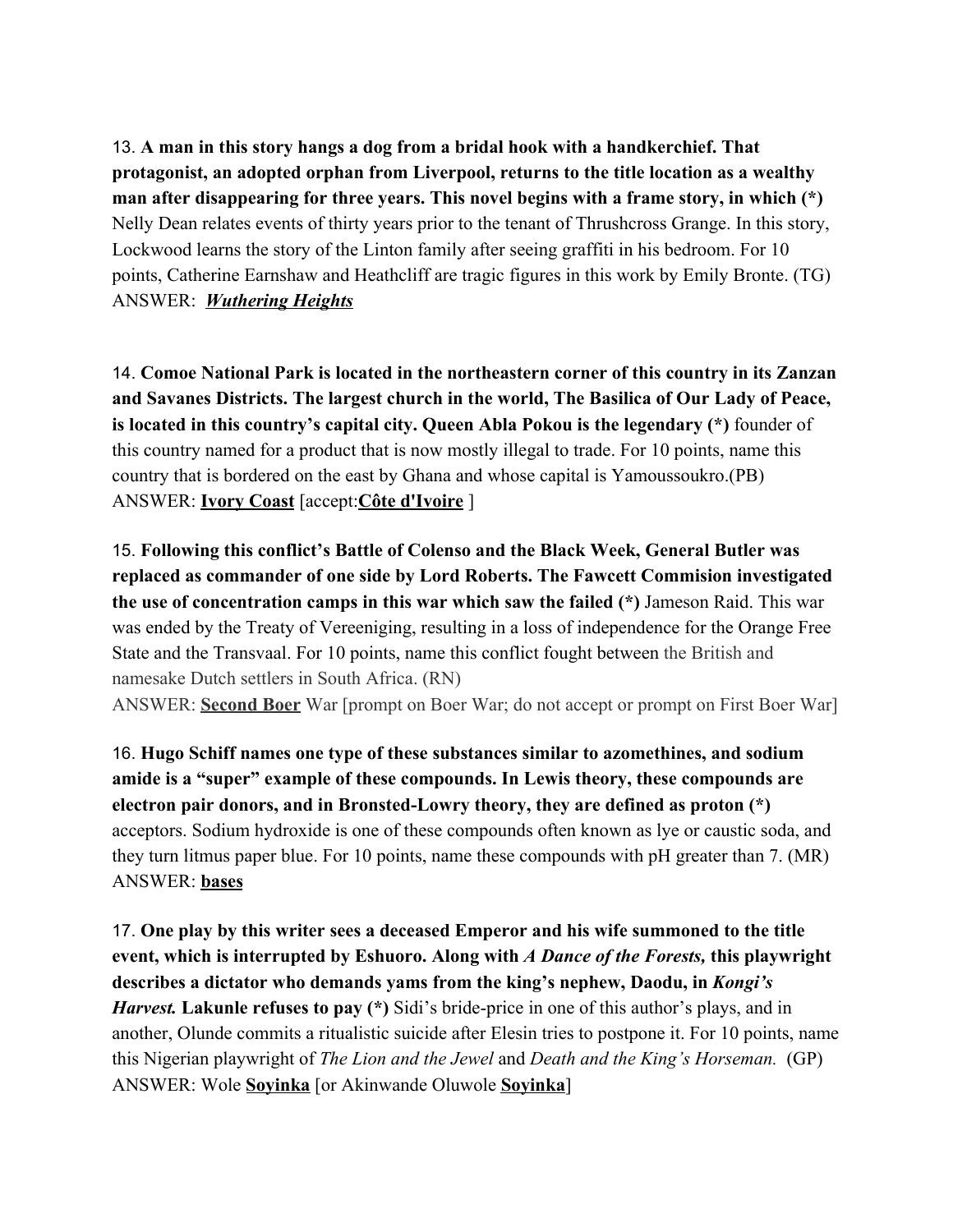18. **Francis Asbury, a blacksmith, was one of the first bishops appointed in this denomination in the United States and was part of the 2nd Great Awakening. Attempts for this Protestant denomination to reunite with the Church of England (\*)** failed in 1969 and 1972. The movement that led to the founding of this religion began when brothers Charles and John formed a "Holy Club" while at Oxford. For 10 points, name this group whose early leaders included John Wesley and George Whitefield. (TG)

ANSWER: **Methodists** or [**Methodism**; prompt on "Wesleyanism" before Wesley]

19. **Roderick Chisolm argued for this philosophical concept by distinguishing between event and agent causation. Objections to a common definition of this idea raise concerns about compulsive desires, and its counterpart argues that every event is a (\*)** direct result of prior events. Compatibilists dismiss this idea's namesake problem by saying it can coexist with determinism. For 10 points, identify this philosophical concept, the ability to consciously make choices. (TR)

ANSWER: **free will** [or clear equivalents like "freedom of the will"; prompt on "freedom," "choice," and similar answers]

20. **When one of these devices is freely suspended, it orients itself perpendicular to the motion of the Earth. An equation named after Laplace is used to calculate these devices namesake quantity. When placed in parallel, these devices are more (\*)** effective, but in series their effect is diminished. These devices contain plates designed to increase the surface area, and an insulator called a dielectric. For 10 points, name these circuit components whose effectiveness is measured in Farads. (MR)

ANSWER: **capacitor**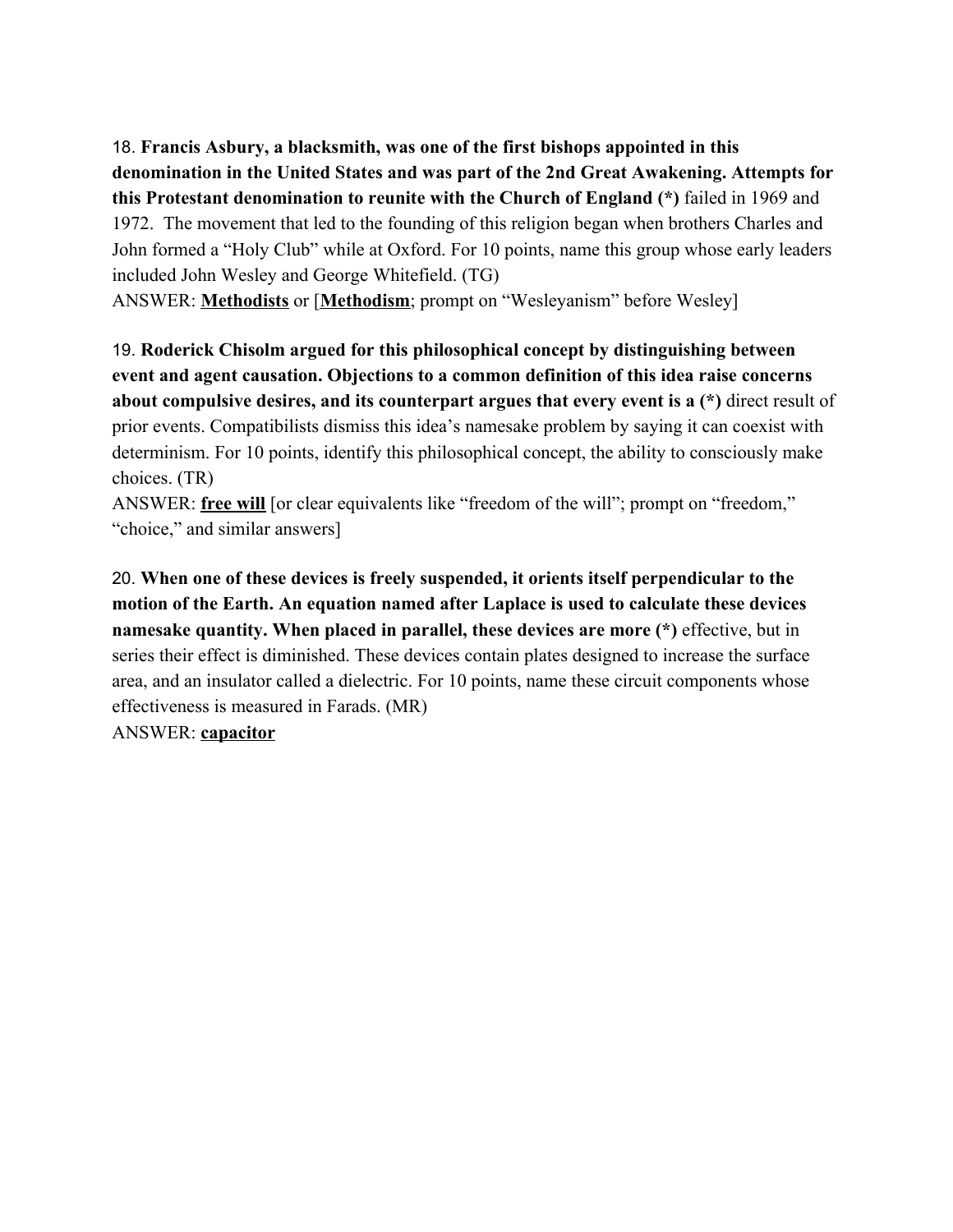#### BONUSES

1. (*Moderator note: Accept, but do not reveal "Shakespeare" for the first answer.*)This poem says "Sometime too hot the eye of heaven shines" and claims that "this gives life to thee." For 10 points each: (GP)

[10] Name this poem which answers a question by saying "Thou art more lovely and more temperate."

ANSWER: **Shall I compare thee to a summer's day**? [accept Shakespeare's **Sonnet 18]** [10] This British bard wrote the aforementioned sonnet, as well as the narrative poem *Venus and Adonis.*

ANSWER: William **Shakespeare**

[10] Many of Shakespeare's later sonnets refer to his passion for this woman. Her name is based on Shakespeare's descriptions of her, and Aline Florio and Lucy Morgan are two of her proposed identities.

#### ANSWER: The **Dark Lady**

2. In this opera, one character sings "*Vecchia zimarra"* after having to sell his overcoat for medicine. For 10 points each: (DD)

[10] Name this opera centering on the lives of poor Parisian artists and the relationship between the poet Rodolfo and Mimi.

#### ANSWER: *La Bohème*

[10] This man composed *La Bohème*, as well as other works like *Tosca* and *Madame Butterfly*. ANSWER: Giacomo **Puccini**

[10] This work by Jonathan Larson is a modern retelling of *La Bohème*. It focuses on artists in New York's East Village.

ANSWER: *Rent*

3. Three of these beings were the children of Ouranos and Gaia, and they created the Thunderbolts of Zeus. For 10 points each: (MR)

[10] Name these giants in Greek myth who had a singular eye in the center of their forehead. ANSWER: **Cyclopes** [accept anything that sounds like someone tried to make cyclops plural] [10] In Homer's Odyssey, this god was referred to as the father of the Cyclopes. He was also the father of the winged horse Pegasus.

#### ANSWER: **Poseidon**

[10] During the Gigantomachy, Poseidon quarreled with this giant, who was also the son of Ouranos and Gaia. He was killed when a mountain was thrown on top of him. ANSWER: **Polybotes**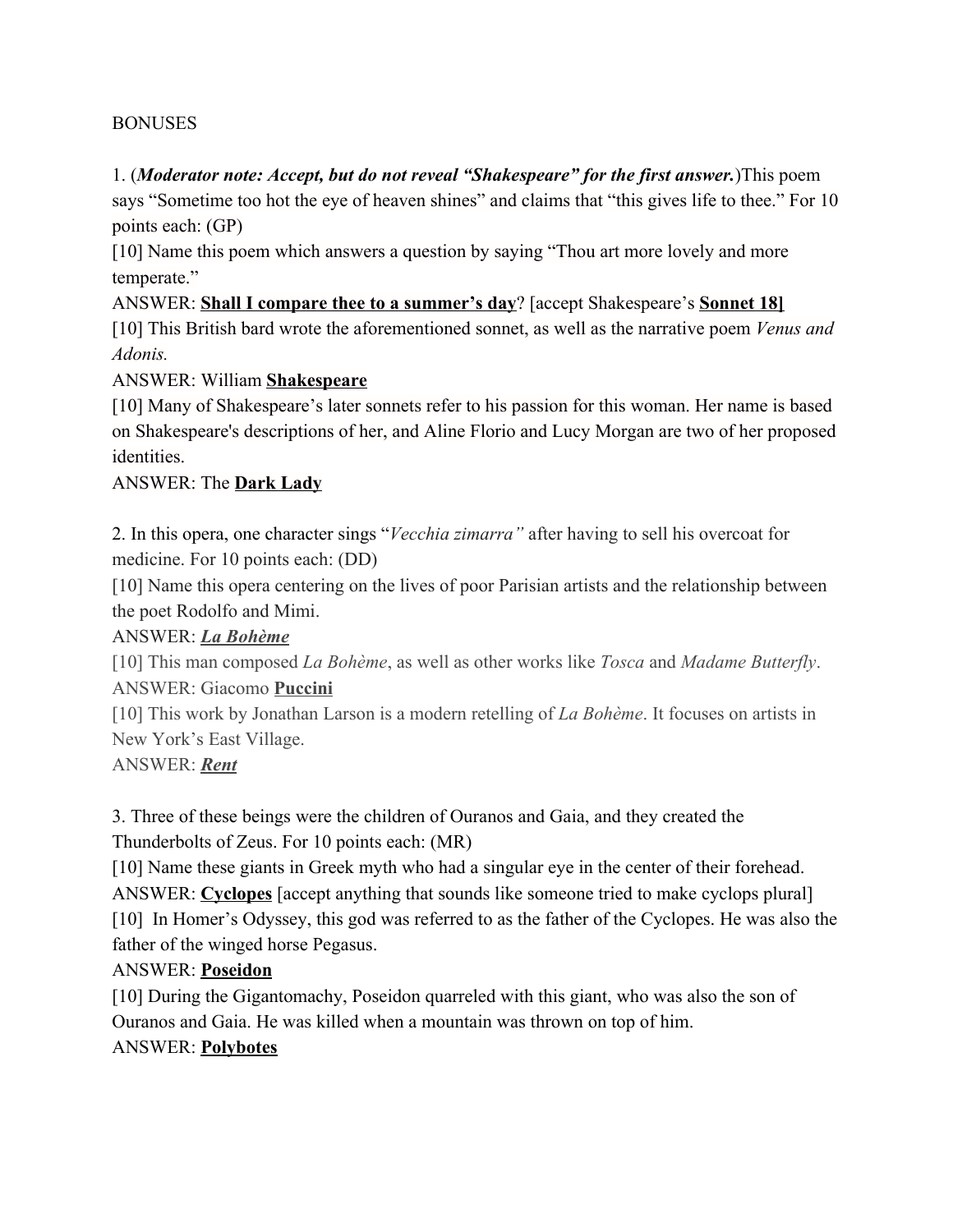4. For 10 points each, name the following about the presidency of Franklin Pierce.(RN) [10] Pierce defeated this Whig candidate in the election of 1852. This war hero formulated the Anaconda Plan and was known as "Old Fuss and Feathers."

## ANSWER: Winfield **Scott**

[10] Pierce's Secretary of State urged that the US either purchase or annex Cuba in this controversial document.

# ANSWER: **Ostend Manifesto**

[10] Pierce is the only president ever elected from this state which was founded by John Wheelwright. This state is currently governed by Chris Sununu.

# ANSWER: **New Hampshire**

5. The 2018 FIFA World Cup was declared to be "the best World Cup ever" by FIFA President Gianni Infantino. Answer some questions about it, for 10 points each. (TR)

[10] Kylian Mbappe became the second teenager to score in a World Cup Final en route to this nation lifting the trophy. Other stars for this nation include Antoine Griezmann and Paul Pogba. ANSWER: **France**

[10] The Golden Ball award for best player went to this Croatian midfielder. He is known for his excellent passing and dribbling skills at Real Madrid.

# ANSWER: Luka **Modric**

[10] The use of VAR played a part in a record-shattering 29 of these calls being awarded. VAR allows reviewing of potential fouls in the box, which lead to these kicks "from the spot." ANSWER: **penalty** kicks [or **penalties**]

6. For 10 points each, answer some questions about the most populous landlocked nation in the world. (RN)

[10] This never-colonized East African nation has been led by individuals such as Menelik II and Mengistu.

# ANSWER: **Ethiopia**

[10] Ethiopia became landlocked following the secession of this nation to its North with capital at Asmara.

# ANSWER: **Eritrea**

[10] From 1984-1985 Ethiopia faced one of these events while under the rule of Mengitsu. These events are characterized by a widespread shortage of food.

# ANSWER: **famine**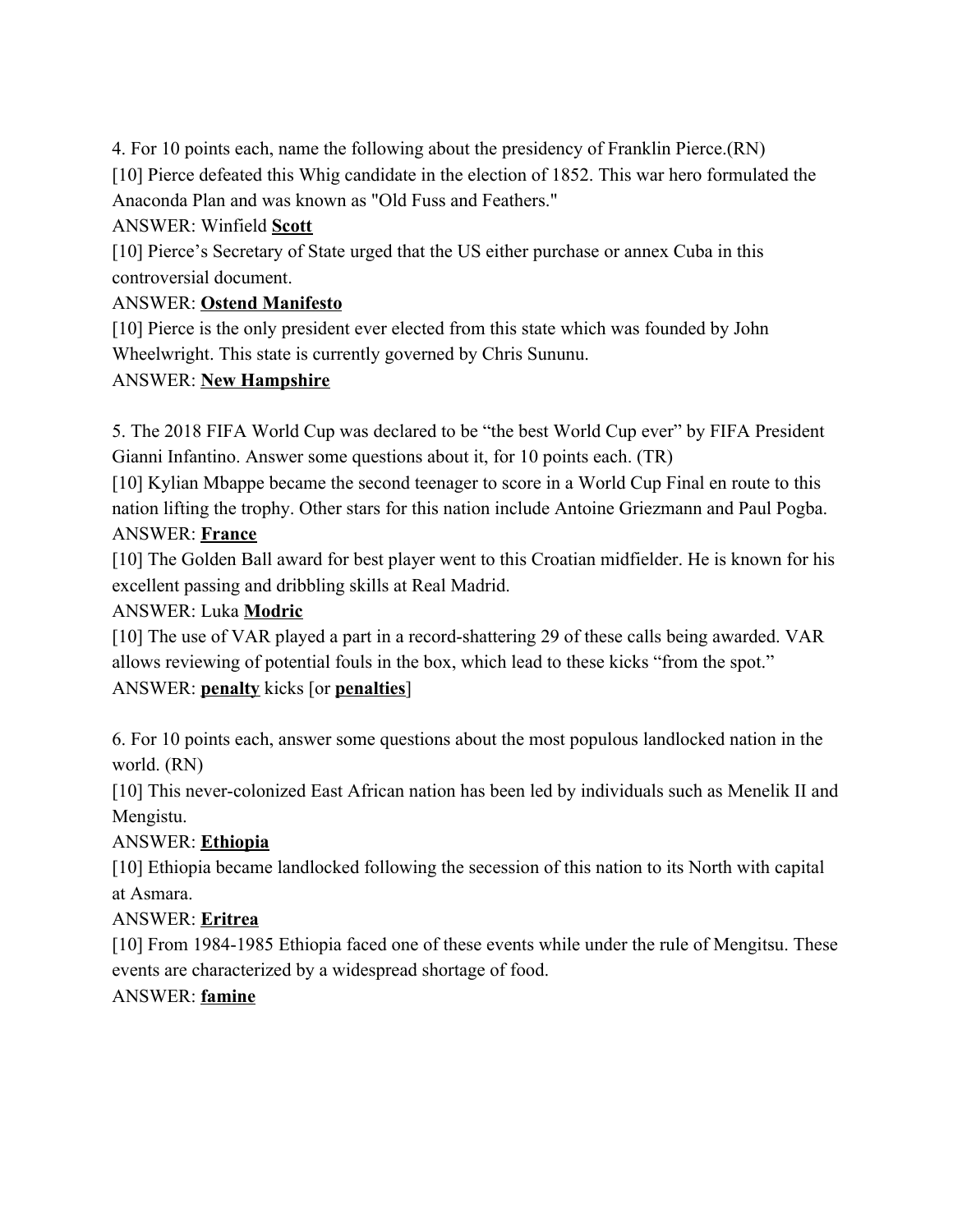7. This anion of hydrogen can form binary compounds with almost all of the elements. For 10 points each: (MR) [10] Give the name of this anion, whose chemical formula is H minus. ANSWER: **Hydride** [10] Negatively charged anions are contrasted with these positively charged ions. ANSWER: **Cations** [10] The H+ ion is often found in this form, in which it is bonded to a water molecule. ANSWER: **Hydronium** [accept **H3O+**]

8. Answer some questions about a divisive German philosopher, for 10 points each: (RN/TR) [10] This German philosopher authored *The Science of Logic* and *Elements of the Philosophy of Right*. The concept of *Geist* is central to his work.

ANSWER: Georg Wilhelm Friedrich **Hegel**

[10] This 1807 Hegel work describes a "struggle for recognition" in the master-slave dialectic. It is principally concerned with the development of consciousness.

ANSWER: *The Phenomenology of Spirit* [or The *Phenomenology of Mind* or *Phänomenologie des Geistes*]

[10] Hegel's thinking would later influence this American thinker, the author of such works as "Self Reliance" and "Nature."

ANSWER: Ralph Waldo **Emerson**

9. A right rectangular prism has dimensions of 3 x 4 x 8. For 10 points each: (TG)

[10] What is the volume of the prism in cubic units?

ANSWER: **96**

[10] What is the length of the space diagonal for the prism?

# ANSWER: **radical** of **89** [**square root** of **89**]

[10] Suppose you are going to paint the exterior of the prism except for its top and bottom. What is the least amount of square units that you will paint? You have 10 seconds.

ANSWER: **72**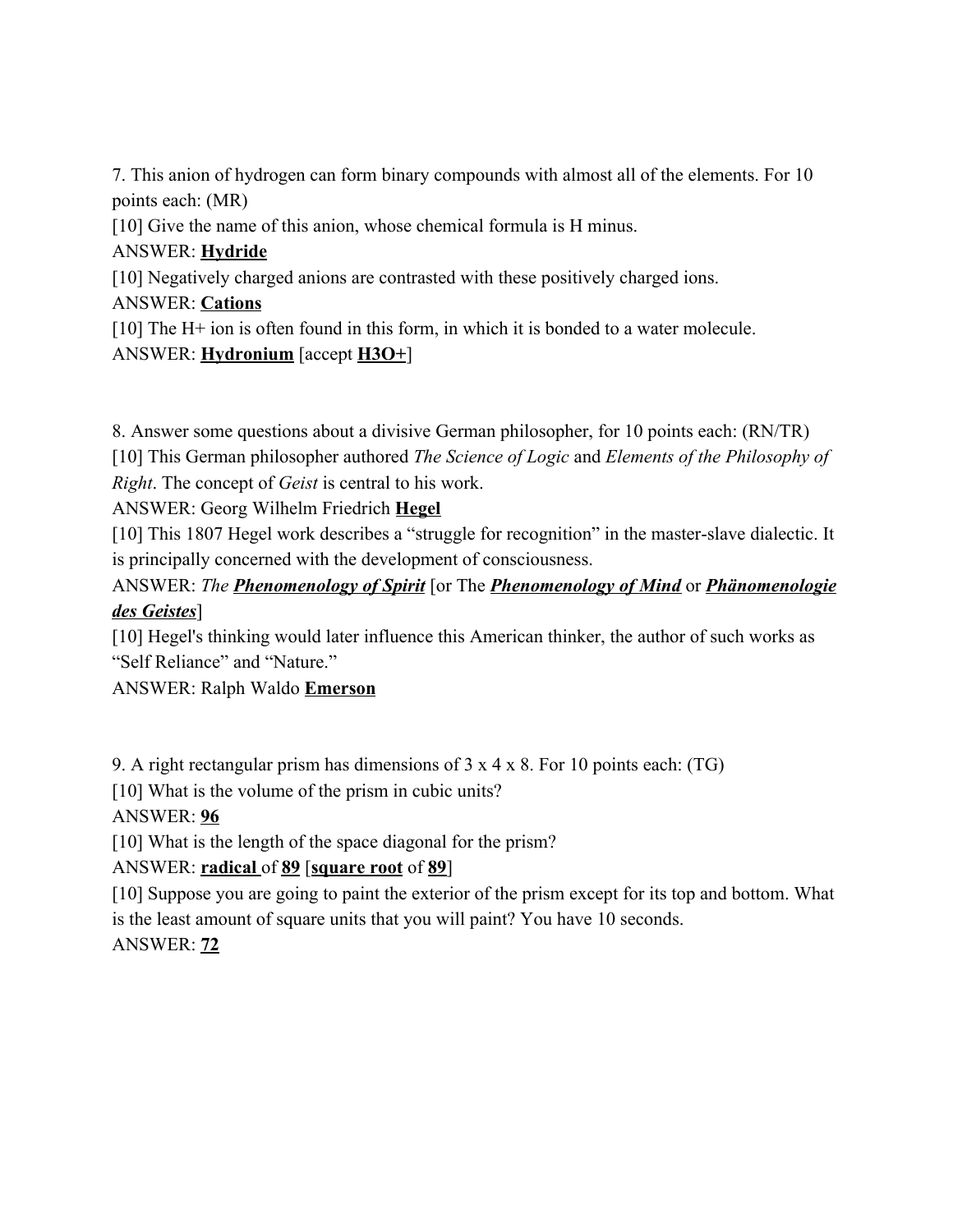10. One character in this novel shoots a man who tries to prevent his family from reaching Canada. For 10 points each:

[10] Identify this novel, in which the eponymous character saves Eva St. Clare from drowning and is later killed by Simon Legree.

## ANSWER: *Uncle Tom's Cabin [or Life Among the Lowly]*

[10] *Uncle Tom's Cabin* was written by this author. Abraham Lincoln addressed her as "the little woman who wrote the book that started this great war."

#### ANSWER: Harriet Beecher **Stowe**

[10] This other character in *Uncle Tom's Cabin* crosses the frozen Ohio river to gain freedom. She later discovers that Cassy is her mother while riding in a boat to Canada. ANSWER: **Eliza** Harris

11. For 10 points each, answer these questions regarding the Norman conquest of England. [10] The Norman conquest of England began after the death of this king who left no clear heir.

ANSWER: **Edward the Confessor** [prompt on "Edward"]

[10] The conquest was led by this Duke of Normandy who defeated Harold Godwinson in 1066. ANSWER: **William the Conqueror** [prompt on "William"; accept **William I** or **William**

# **the Bastard**]

[10] William's victory over Harold took place at this 1066 battle in England. ANSWER: Battle of **Hastings**

12. One of this author's poems opens by saying that "We cannot know his legendary head" before ending with the proclamation "You must change your life." For 10 points each: (OK) [10] Name this poet of "Archaic Torso of Apollo", whose published collections include *Duino Elegies* and *Sonnets to Orpheus*.

# ANSWER: Rainer Maria **Rilke**

[10] Rilke wrote in this language, which was also used by Bertolt Brecht and Herman Hesse. ANSWER: **German**

[10] Another famous Rilke poem is about this type of feline, described as having "powerful soft strides." This type of cat is also the subject of an Ambrose Bierce short story.

# ANSWER: **panther**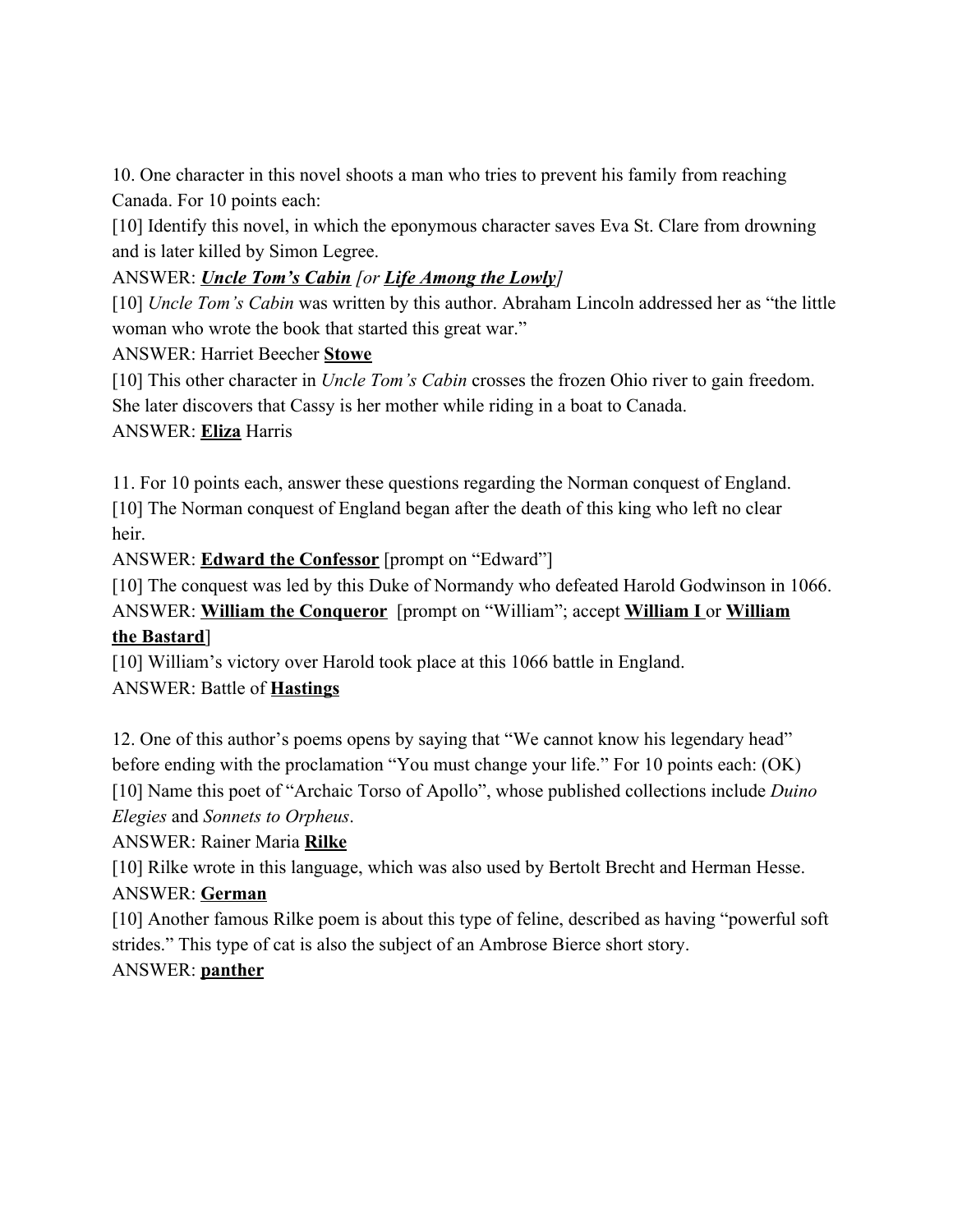13. For 10 points each, answer the following about how and why people make decisions. [10] The study of how and why people make decisions has come to be known as this field. John Nash is well known for contributing to this field.

#### ANSWER: **game** theory

[10] Nash has a namesake one of these states, which occurs when each player gains no benefits from changing their strategy. Several varieties of this state of balance exist in economics. ANSWER: Nash **equilibrium**

[10] This example provides a situation where rational individuals may not cooperate despite it being in their best interest. Its most common formulation weighs confessing against remain silent.

#### ANSWER: the **prisoner's dilemma**

14. Many of this author's stories are set in Huron County, Ontario. For 10 points each:(OK) [10] Name this Canadian author of short stories, who was the recipient of the 2013 Nobel Prize in Literature.

#### ANSWER: Alice **Munro**

[10] One of Munro's stories, "How I Met My Husband", ends with the protagonist marrying a man with this profession, who mistakenly believed she had waited every day for him.

#### ANSWER: **mailman**

[10] Munro's works are often compared to those of this man, in whose stories "little happens". These stories, including "The Lady with the Dog", are not the origin of his namesake gun. ANSWER: Anton Pavlovich **Chekhov**

15. The design for this monument was so disliked by some members of Congress that a bronze statue of three soldiers was added. For 10 points each: (TG)

[10] Over 58,000 names are inscribed on the black granite walls of this sculpture.

#### ANSWER: **Vietnam** Veterans **Memorial** [accept **Vietnam Wall**]

[10] The Vietnam Veterans Memorial was designed by this American architect who also

designed the Civil Rights Memorial in Montgomery, Alabama.

#### ANSWER: **Maya** Ying **Lin**

[10] Maya Lin crafted this sculpture on the campus of Yale out of green granite. The spiraling numbers on the sculpture represent the people to whom it is dedicated.

#### ANSWER: The **Women's Table**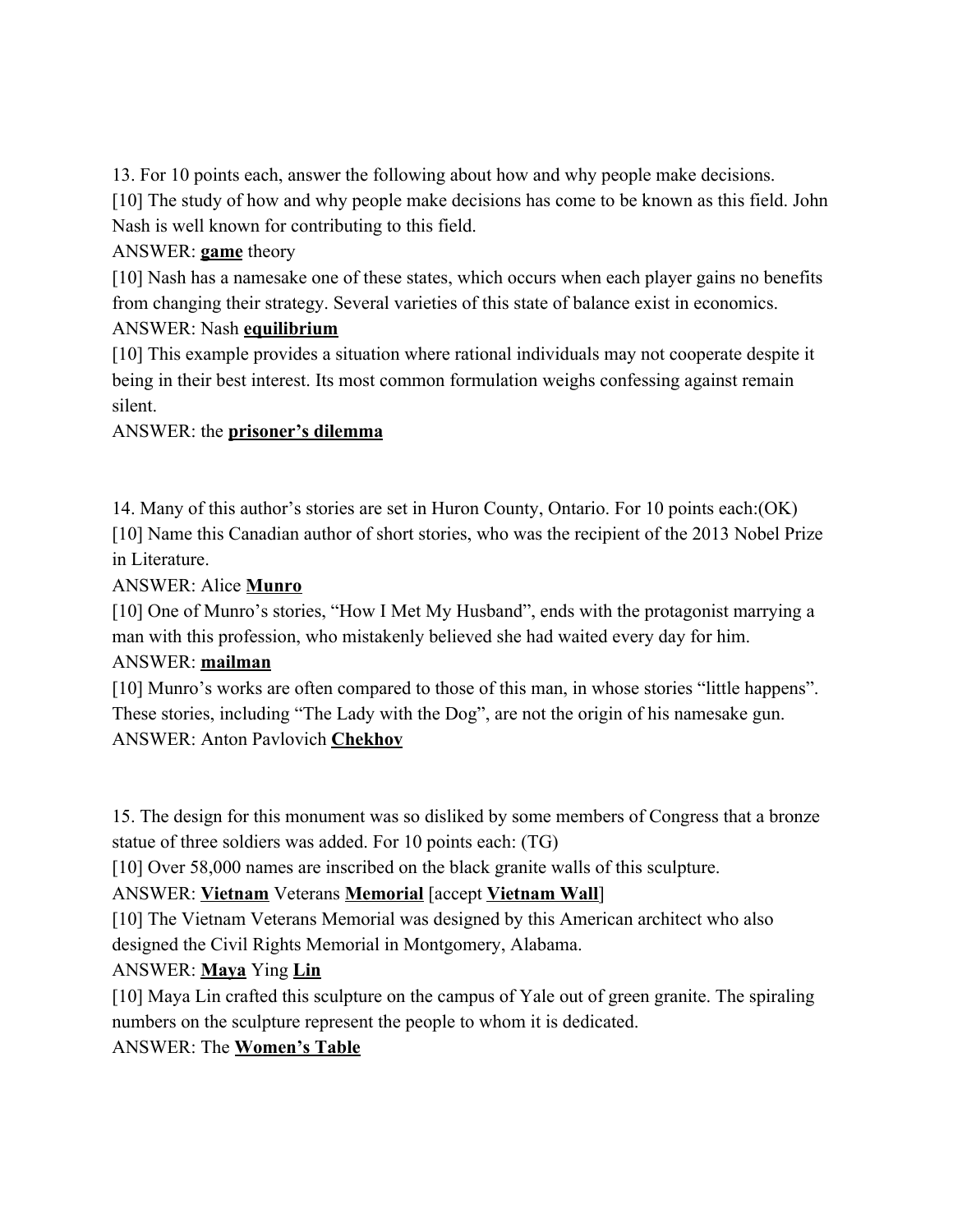16. This man is the only person to win the Nobel Prize in Physics twice; once in 1956 and again in 1972. For 10 points each: (MR)

[10] Name this American scientist and professor from the University of Illinois.

## ANSWER: John **Bardeen**

[10] Bardeen's '56 Nobel was awarded for the invention of this circuit component that amplifies or switches power.

## ANSWER: **transistor**

[10] Bardeen's '72 Nobel was awarded for his work on BCS theory, which explains this phenomenon.

## ANSWER: **superconductivity**

17. These animals from the family Culicidae come in varieties such as aedes and anopheles. For 10 points each:(MR)

[10] Name these insects that transmit diseases such as yellow fever, dengue, and west Nile virus. ANSWER: **Mosquitoes**

[10] This species of mosquito is named for the white bands on its legs and back

# ANSWER: **Asian Tiger**

[10] Mosquitoes belong to this order of insects which contains flies and means "two wings." ANSWER: **Diptera**

18. This organization fought a successful war against Denmark, and also faced the band of pirates known as the Victuals Brothers. For 10 points each: (OK)

[10] Name this confederation of German cities, with capital at Lubeck, that included cities like Hamburg and Visby.

# ANSWER: **Hanseatic League**

[10] The Hanseatic League dominated trade in this sea, which is the world's largest source of amber.

# ANSWER: **Baltic** Sea

[10] The Hanseatic League was founded after Henry the Lion, the Duke of Saxony and Bavaria, rebuilt Lubeck. Those duchies were constituent states of this polity, which at the time was ruled by the Hohenstaufen dynasty.

# ANSWER: **Holy Roman Empire**